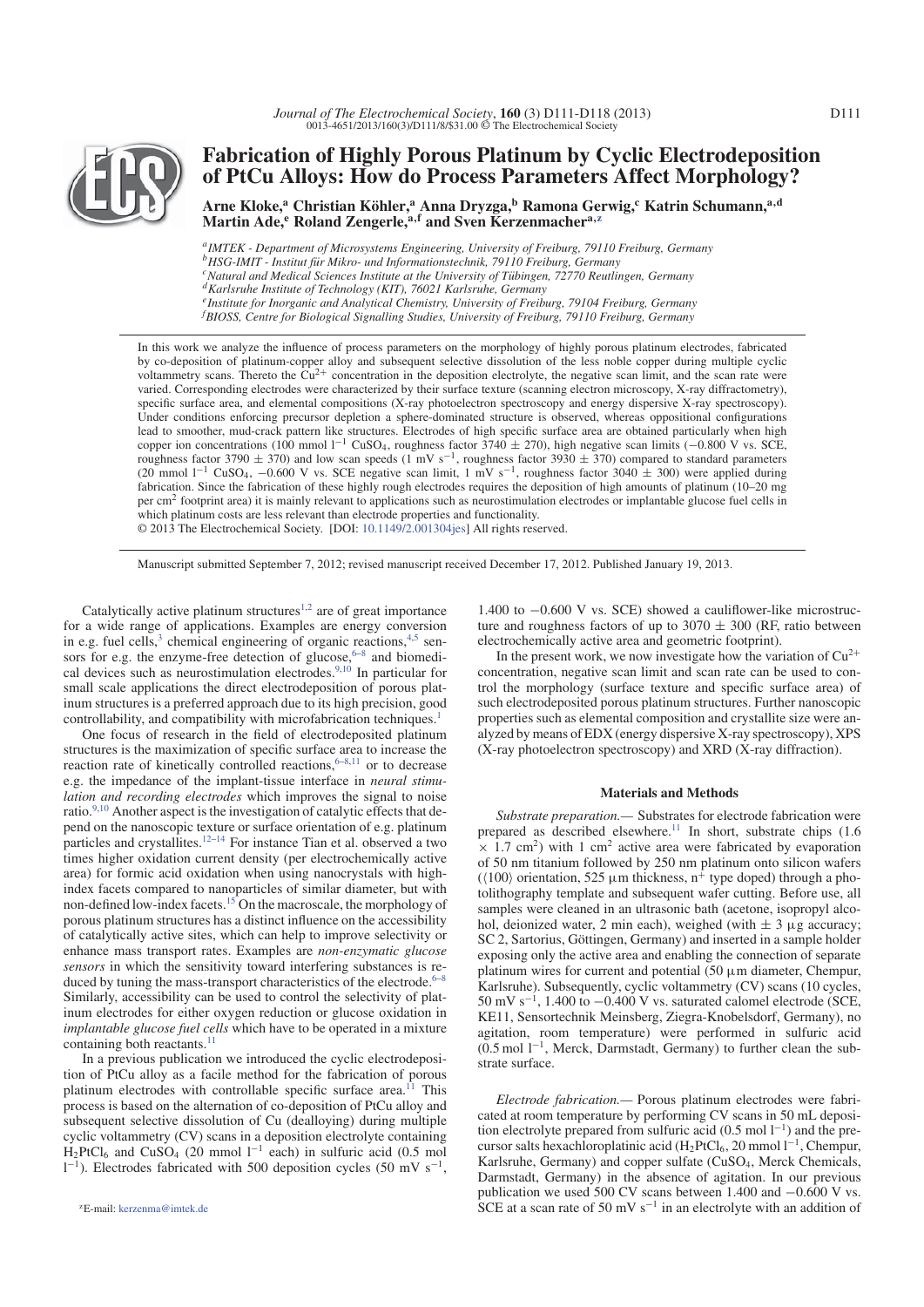20 mmol  $l^{-1}$  copper sulfate as a standard parameter set for highly porous electrodes.11 In the present study, we varied the concentration of copper sulfate (0 to 100 mmol  $l^{-1}$ ), negative scan limit (−0.800 to  $-0.200$  V vs. SCE), and scan rate (1 to 250 mV s<sup>-1</sup>) while keeping the other parameters unchanged compared to the standard parameter set. For different scan rates, also the number of deposition cycles was adjusted to keep the same deposition and overall process times. Therefore we for instance performed 2500 deposition cycles instead of 500, when increasing the scan speed from 50 to 250 mV s<sup>-1</sup>.

*Electrode cleaning and characterization.—* Subsequent to fabrication the electrodes were cleaned by CV scans in sulfuric acid as described above for substrate cleaning. Additional CV scans were performed for determination of the roughness factor as quantitative measure of the specific surface area. Here slow scan rates  $\leq 2$  mV s<sup>-1</sup>) and adjusted negative scan limits were applied to determine the desorption charges related to underpotential deposition of a complete hydrogen monolayer as precisely as possible.<sup>16</sup>

A Solatron 1470E Cell Test System (Ametek, Farnborough, UK) was used as potentiostat for fabrication and electrochemical characterization in combination with a roughened platinum wire (0.4 μm diameter, Chempur, Karlsruhe, Germany) serving as counter electrode. Before and after fabrication, electrode substrates were weighed to determine the total deposited mass, and by consideration of the Cucontent measured by EDX (energy dispersive X-ray spectroscopy) also the deposited platinum mass  $m_{dep.Pt}$ . As a measure for platinum utilization we calculated the ratio of surface atoms  $r_{sa}$  by comparison of the number of surface platinum atoms  $N_{sa}$  and the total number of platinum atoms  $N_{total}$  which can be derived from the roughness factor *RF* and deposited platinum mass  $m_{dep, Pt}$ . (deposited mass is corrected by Cu-content measured via EDX) according to:

$$
r_{sa} = \frac{N_{sa}}{N_{total}} = \frac{\rho_{sa} RFA_{el}}{m_{dep, Pt}/m_{pt}}
$$
 [1]

Here  $\rho_{sa}$  is the average density of surface platinum atoms (1.31 10<sup>15</sup>) atoms cm<sup>-2</sup>,<sup>16</sup>),  $A_{el}$  the footprint size of the electrode and  $m_{Pt}$  the mass of a single platinum atom  $(3.24 \ 10^{-19} \text{ mg})$ .

Scanning electron microscopy (SEM) images were taken with a Zeiss Supra 60 VP (working distance 3 mm, 5 kV acceleration voltage). EDX-spectra were recorded for an analysis area of  $2 \times 2$  mm<sup>2</sup> with a Six X-ray instrument (Thermo Scientific, Wilmington MA, USA). XPS-spectra (X-ray photoelectron spectroscopy) were recorded by ten sweeps from 1360 to 0 eV over an analysis area of 1.4  $\times$  1.4 mm<sup>2</sup> using the high resolution XPS-instrument PHI Quantera SXM (X-ray source: Al K  $\alpha$ , E = 1486.6 eV, Physical Electronics Inc., Chanhassen MN, USA).

X-ray diffraction (XRD) data were collected using a Siemens D5000 instrument with Cu Kα radiation, a secondary monochromator (LiF) and a scintillation detector. Measurements were performed in grazing incidence diffraction (GID) geometry in order to avoid penetration of the primary beam to the substrate. The incidence angle to the sample surface was set to 1◦, whereas the diffraction angle (2 theta) was scanned from 10◦ to 60◦ (0.04◦ step size, 10 s each) during data acquisition. Lattice constants *a* were derived from positions of (110) and (200) reflexes using the quadratic equation for face centered cubic (fcc) crystals $17,18$ 

$$
a = \lambda \frac{\sqrt{(h^2 + k^2 + l^2)}}{2\sin\Theta} \tag{2}
$$

Here *h*, *k*, *l* stand for the Miller indexes and  $\theta$  for the Bragg angle at which the reflex is observed,  $\lambda$  is the X-ray wavelength (1.541874) Å for this instrument). Crystallite sizes *d* were derived from the full width at half maximum  $\Delta(2\theta)$  observed for the different reflexes (hkl) given in radians using the Scherrer equation: $19,20$ 

$$
d = \frac{K\lambda}{\Delta(2\Theta)cos\Theta} \tag{3}
$$

Here *K* is the shape factor,  $\lambda$  is the X-ray wavelength,  $\theta$  is the Bragg angle position of the reflex.

# **Results and Discussion: Individual effects of process parameters**

*The deposition process.—* Figure 1A shows first cycles of CV scans recorded in electrolytes of different CuSO<sub>4</sub> concentration (0 to 30 mmol l−1). In the cathodic scan platinum deposition occurs for potentials more negative than  $0.50 \text{ V}$  vs. SCE. The presence of copper in the electrolyte leads to additional currents at potentials more negative than 0.50 V vs. SCE. In the range of 0.50 to 0.25 V vs. SCE these currents are related to underpotential deposition (UPD) of copper, whereas at electrode potentials more negative than 0.25 V vs. SCE bulk deposition of copper occurs.<sup>21,22</sup> Thus a co-deposition of platinum and copper takes place during the cathodic scan for potentials more negative than 0.50 V vs. SCE. In literature, electrochemical fabrication of co-deposits has been shown by the application of both underpotential deposition (UPD),<sup>22</sup> and bulk-deposition.<sup>23</sup> Since UPD is thermodynamically limited to the deposition of up to one monolayer,  $2<sup>1</sup>$ increases in current density caused by the co-deposition of copper are



**Figure 1.** Comparison of first deposition cycles at various concentrations of  $Cu^{2+}$ . A) CV scans (50 mV s<sup>-1</sup>, 1.200 to −0.250 V vs. SCE) recorded in  $0.5 \text{ mol } 1^{-1}$  H<sub>2</sub>SO<sub>4</sub> with addition of H<sub>2</sub>PtCl<sub>6</sub> (20 mmol  $1^{-1}$ ) and CuSO<sub>4</sub> at various concentrations (0 to 30 mmol  $l^{-1}$ ). As negative scan limit  $-0.250$  V vs. SCE was chosen to exclude superposition of the deposition-dissolution signals by hydrogen generation and thus allow for process identification. A figure showing first deposition cycles recorded with negative scan limit −0.600 V vs. SCE is given in the supplementary (Figure S1). B) Relationship between charges associated with copper deposition and dissolution and  $Cu^{2+}$  concentration in the electrolyte (see supplementary for details, Figure S2).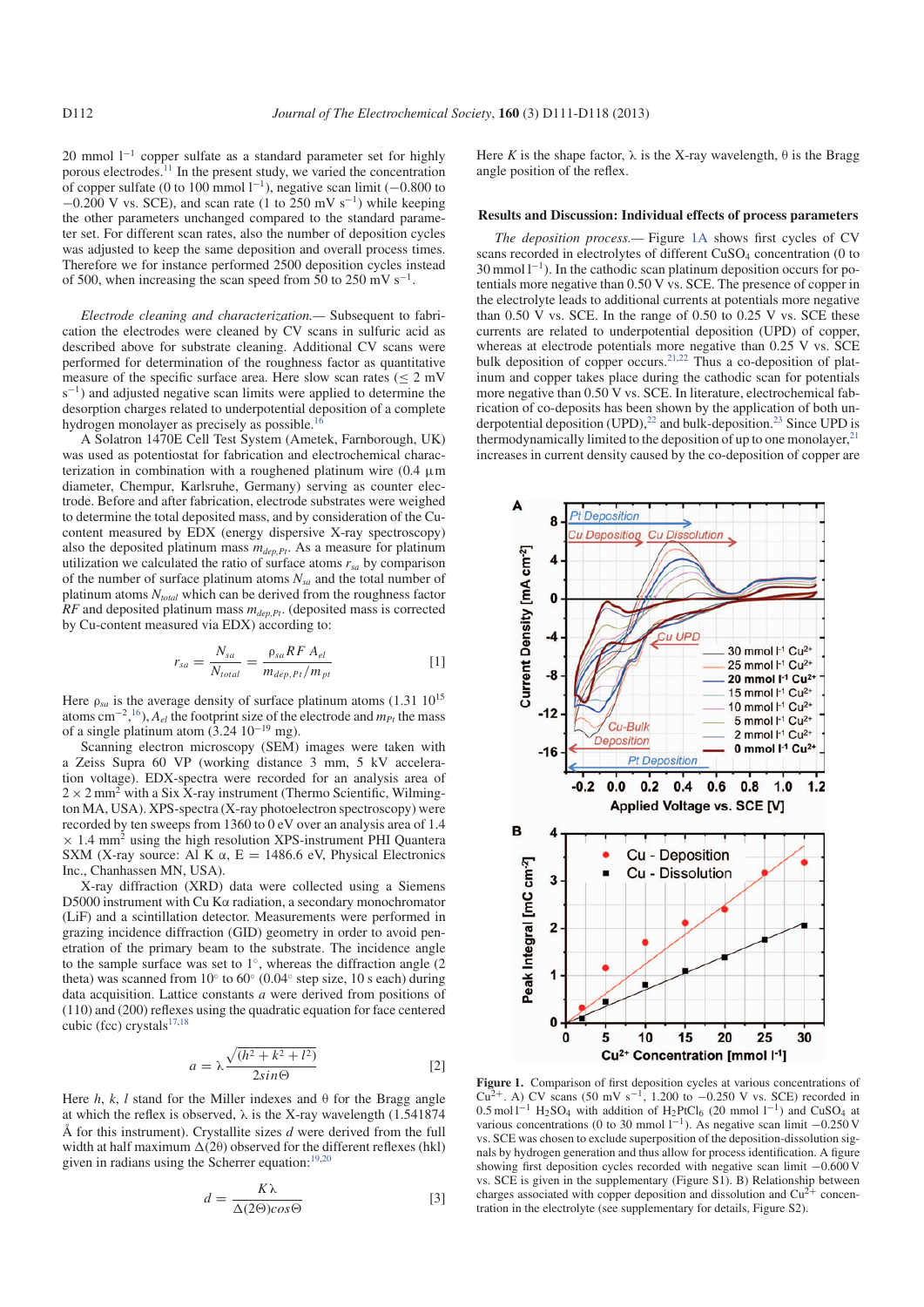significantly lower in potential ranges where UPD is taking place compared to when bulk deposition occurs (see Figure 1A). Therefore, most of the deposited copper is related to the bulk deposition process. Within the anodic scan, the presence of copper leads to the appearance of an additional peak approximately at a potential between 0.1 and 0.7 V vs. SCE indicating copper dissolution. For both processes, copper co-deposition and copper dissolution higher currents are observed for increasing copper concentrations.

The relationship between  $Cu^{2+}$ -concentration and the charges associated with copper deposition and dissolution are shown in Figure 1B, respectively. Charges were obtained by integration of the CV scans within the potential ranges corresponding to the deposition and dissolution of copper after subtracting CV scans recorded in the copper-free electrolyte (see supplementary for details, Figure S2). The linear dependency of charge on  $Cu^{2+}$ -concentration indicates mass transport limitation for both processes. Furthermore, lower charges are obtained for copper dissolution compared to deposition, indicating incomplete dealloying of copper from the deposited alloy. This is in agreement with a residual copper content of 3–10 atom% found in the final electrode structure by XPS analysis.<sup>11</sup>

To fabricate highly porous platinum electrodes, the process shown in Figure 1A is repeated by performing multiple CV scans and thus deposition cycles. This way the structure generated during the previous deposition cycle serves as an already high surface area substrate during the subsequent deposition cycle, enabling a continuous growth of the electrode surface. When these CV scans (50 mV s<sup>-1</sup>, 1.400 and −0.600 V vs. SCE) are performed in sulfuric acid containing 20 mmol l−<sup>1</sup> of each platinum and copper the increase in surface roughness saturates in the range of 500 deposition cycles at roughness factor of 3070  $\pm$  300, as shown in our previous publication.<sup>11</sup>

In the following, these established standard parameters are now used as a starting point to investigate the effect of  $Cu^{2+}$  concentration, negative scan limit, and scan rate on electrode morphology.

*Effects of the concentration of Cu<sup>2</sup>*<sup>+</sup> *in the deposition electrolyte.—* In Figure 2 SEM micrographs of electrodes fabricated with standard parameters (500 cycles at 50 mV s<sup>-1</sup> between 1.400 and  $-0.600$  V vs. SCE, 20 mmol  $l^{-1}$  of each platinum and copper) are compared to electrodes fabricated in deposition electrolytes of different  $Cu^{2+}$  con-

 $5 \mu m$ 

0 mmol<sup>-1</sup> CuSO

centrations varied from 0 to 100 mmol  $l^{-1}$ . Here a clear influence of copper concentration on the surface texture is observed: at low copper concentrations (0 to 20 mmol  $1^{-1}$  Cu<sup>2+</sup>) cauliflower-like structures are obtained, and the size of the cauliflower spheres increases with copper concentration. At 20 mmol  $l^{-1}$  Cu<sup>2+</sup> some smaller spheres have already merged into a flat layer with individual freestanding bigger spheres situated on top. At the highest investigated copper concentration of 100 mmol l−<sup>1</sup> no individual cauliflower-spheres are observed and an almost flat structure with fractures (mud-crack pattern) is obtained. Also at higher magnifications a significant change in morphology is apparent: without copper in the electrolyte thornlike dendritic surface structures at a length-scale of 50–100 nm are obtained, whereas the presence of copper leads to less dendritic structures.

The evaluation of specific surface area (expressed as roughness factor, see Table I) reveals an increase in roughness factor with increasing  $Cu<sup>2+</sup>$  concentration. This result is contradictory to the smoother surface texture observed from electron micrographs. This indicates that in particular for the electrodes fabricated with 20 or 100 mmol  $1^{-1}$ CuSO4 most of the specific surface area is actually present in a system of micro- and nanoporous fractures below the "smooth" top-layer.

Overall, the roughness factors of  $RF = 3000$  and higher achieved with most of the here discussed parameter sets exceeds the typical range of electrodeposited platinum, which is about up to  $RF = 1000$ .<sup>1</sup> A limitation of the here presented method is the requirement of high platinum masses in electrode fabrication (12.1 to 20.8 mg per cm<sup>2</sup> of electrode footprint). Nevertheless the platinum utilization of our method, expressed as active surface area per deposited platinum mass amounts to 83 to 228 cm2 mg−<sup>1</sup> which is comparable to other methods. For instance Liu et al. reported up to  $322 \text{ cm}^2 \text{ mg}^{-1}$  at  $RF = 720$  for their electrochemical alloying-dealloying process;<sup>23</sup> Choi et al. reported up to 470 cm<sup>2</sup> mg<sup>-1</sup> at  $RF = 29$  for a fabrication process using templates.24 For dealloyed Pt-Cu nanoparticles which in contrast to electrodeposition require additional immobilization steps, significantly higher platinum utilization of up to 885 cm<sup>2</sup>mg<sup>-1</sup> has been reported. $<sup>2</sup>$ </sup>

From comparison of the deposited mass of platinum among the different parameter sets shown in Table I it can be seen that the presence of  $Cu^{2+}$  in the deposition electrolyte effectively doubles

100 mmol-1 CuSO

 $5 \text{ u}$ 

20 mmol<sup>-1</sup> CuSO

 $5 \text{ µm}$ 



 $5 \mu m$ 

4 mmol-1 CuSO

electrolyte. Upper row shows electron micrographs taken at 6000  $\times$  and an angle of 30°. Middle and lower row shows top views taken at 50000  $\times$  and 250000  $\times$ , respectively.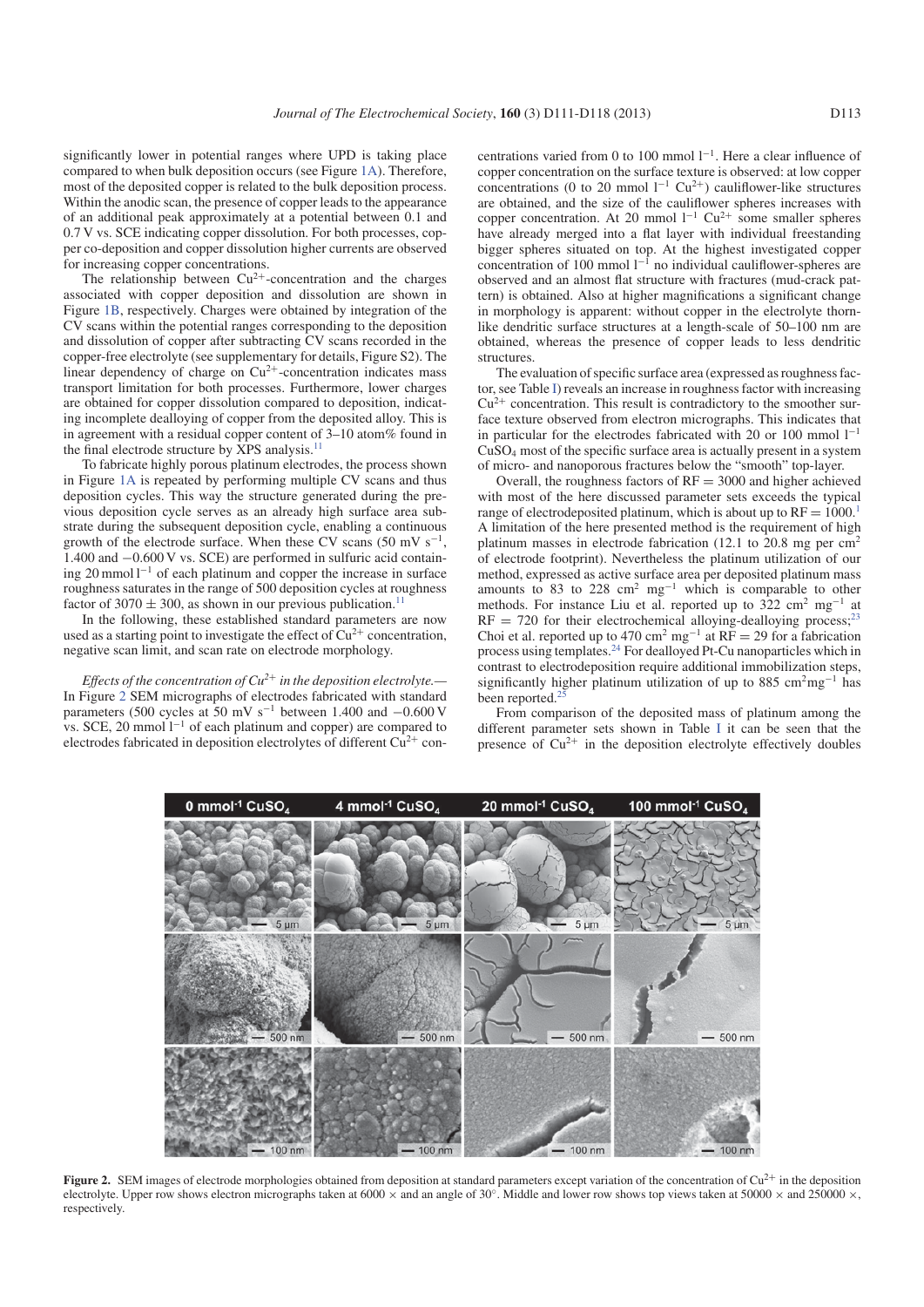| Concentration of $Cu^{2+}$                                                            | No copper       | 4 mmol $1^{-1}$ | $20$ mmol $1^{-1}$ (standard) | $100 \text{ mmol } 1^{-1}$ |
|---------------------------------------------------------------------------------------|-----------------|-----------------|-------------------------------|----------------------------|
| Roughness factor                                                                      | $1010 \pm 240$  | $2800 \pm 130$  | $3040 \pm 300$                | $3740 \pm 270$             |
| Deposited Pt-mass $\lceil \text{mg cm}^{-2} \rceil^*$                                 | $12.1 \pm 1.4$  | $20.8 \pm 1.8$  | $20.0 \pm 2.1$                | $19.0 \pm 1.9$             |
| Surface area per deposited Pt-mass $\lceil$ cm <sup>2</sup> mg <sup>-1</sup> $\rceil$ | $83 \pm 22$     | $150 \pm 15$    | $176 \pm 25$                  | $228 \pm 28$               |
| Proportion of surface platinum atoms $[\%]$                                           | $3.5 \pm 0.9$   | $6.4 \pm 0.6$   | $7.5 + 1.1$                   | $9.7 \pm 1.2$              |
| Cu content (EDX) [at- $\%$ ] **                                                       | $\Omega$        | $10 \pm 1$      | $14 \pm 1$                    | $13 \pm 1$                 |
| Cu content (XPS) [at- $\%$ ] **                                                       | $\Omega$        | $3 + 1$         | $6 + 3$                       | $4 + 1$                    |
| Lattice constant [Å] ***                                                              | $3.91 \pm 0.01$ | $3.88 \pm 0.01$ | $3.88 \pm 0.01$               | $3.88 \pm 0.01$            |
| Crystallite size [nm] <sup>***</sup>                                                  | $13 \pm 2$      | $7 + 1$         | $8 \pm 1$                     | $13 \pm 2$                 |
|                                                                                       |                 |                 |                               |                            |

# **Table I. Electrode properties resulting from variation of copper concentration in the deposition electrolyte.**

\*Mean value  $\pm$  standard deviation of 4–7 samples.<br>\*\*Mean value  $\pm$  standard deviation of 2–3 samples.<br>\*\*Mean value  $\pm$  standard deviation of 2–3 samples.<br>\*\*\*One sample of was analyzed (same as shown in Figure 2), mean

the amount of platinum deposited per geometric electrode area. This effect is independent of the actual concentration of  $Cu^{2+}$ -ions in the electrolyte, whereas the underlying mechanism is not yet understood. Platinum utilization, indicated by the proportion of surface platinum atoms, increases with increasing copper concentration. We assume this to be an effect of the higher copper content in the co-deposited alloy which facilitates pore generation during dealloying.

EDX and XPS analysis reveal residual copper and thus incomplete dealloying for all electrode structures that were fabricated in presence of copper, but no substantial differences in dependence of the actual copper concentration in the deposition electrolyte. Taking into account the lower penetration depth of XPS (few nm) compared to EDX (few 100 nm) the different results observed with the two methods indicate a core-shell like structure with a copper-rich bulk (core) and a copperpoor surface (shell) for all structures, as previously described for electrodes fabricated by our standard parameters and also other PtCu dealloying processes.<sup>11,26,27</sup>

Further analysis of the XPS spectra (see Figure S3–S5) shows no significant differences in composition in dependence of the  $Cu^{2+}$ concentration. For all electrodes the platinum peak  $4f_{7/2}$  is situated below 72.0 eV clearly indicating metallic platinum (see Figure S4).<sup>28–31</sup> Also copper is most probably present in metallic electron state, since all  $2p_{3/2}$  peaks are found in the range of 932.1 to 932.8 eV (see Figure S5).<sup>28</sup> The presence of  $Cu^{2+}$  (like in CuO) can be excluded, since this would lead to strong shake-up satellites in the 2p signal, which is not observed in the recorded spectra.<sup>28,32–34</sup> As the  $Cu<sup>+</sup>$ -state (e.g.  $Cu<sub>2</sub>O$ ) shows no strong chemical shift of the 2p signal compared to in zero-valent copper,<sup>28</sup> the occurrence of  $Cu<sup>+</sup>$  species cannot be excluded from XPS analysis.

XRD analysis indicates a similar nanostructure for all tested electrodes, revealing nanocrystalline Pt and Pt-Cu alloy structures of face center cubic (fcc) lattices with a statistical distribution of the elements, without long range order (<sup>18</sup>, see Figure S6 for diffractograms). The lattice constants derived from reflex positions amounts to about 3.88 Å for copper containing electrodes (see Table I) which is between the lattice constants known for the fcc crystals of pure platinum  $(3.92 \text{ Å})$ and pure copper  $(3.61 \text{ Å})$ .<sup>35</sup> According to Vegard's law (lattice constant shifts linearly with elemental composition, $36$ ) this indicates a copper content in the range of 10%, which is in agreement with XPS and EDX results. The average crystallite sizes were found to be in the range of 6–15 nm (see Table I), but no trend was observed in dependence on the fabrication parameters.

*Effects of negative scan limit.—* In Figure 3 SEM micrographs of standard electrodes (500 cycles at 50 mV s−<sup>1</sup> between 1.400 and



Figure 3. SEM images of electrode morphologies obtained from deposition at standard parameters except different negative scan limits, as indicated in the Figure. Upper row shows electron micrographs taken at 6000  $\times$  magnification and an angle of 30°. Middle and lower row shows top views taken at magnifications of  $50000 \times$  and  $250000 \times$ , respectively. The red arrows indicate crater-like features which are supposed to result from hydrogen bubble formation during deposition.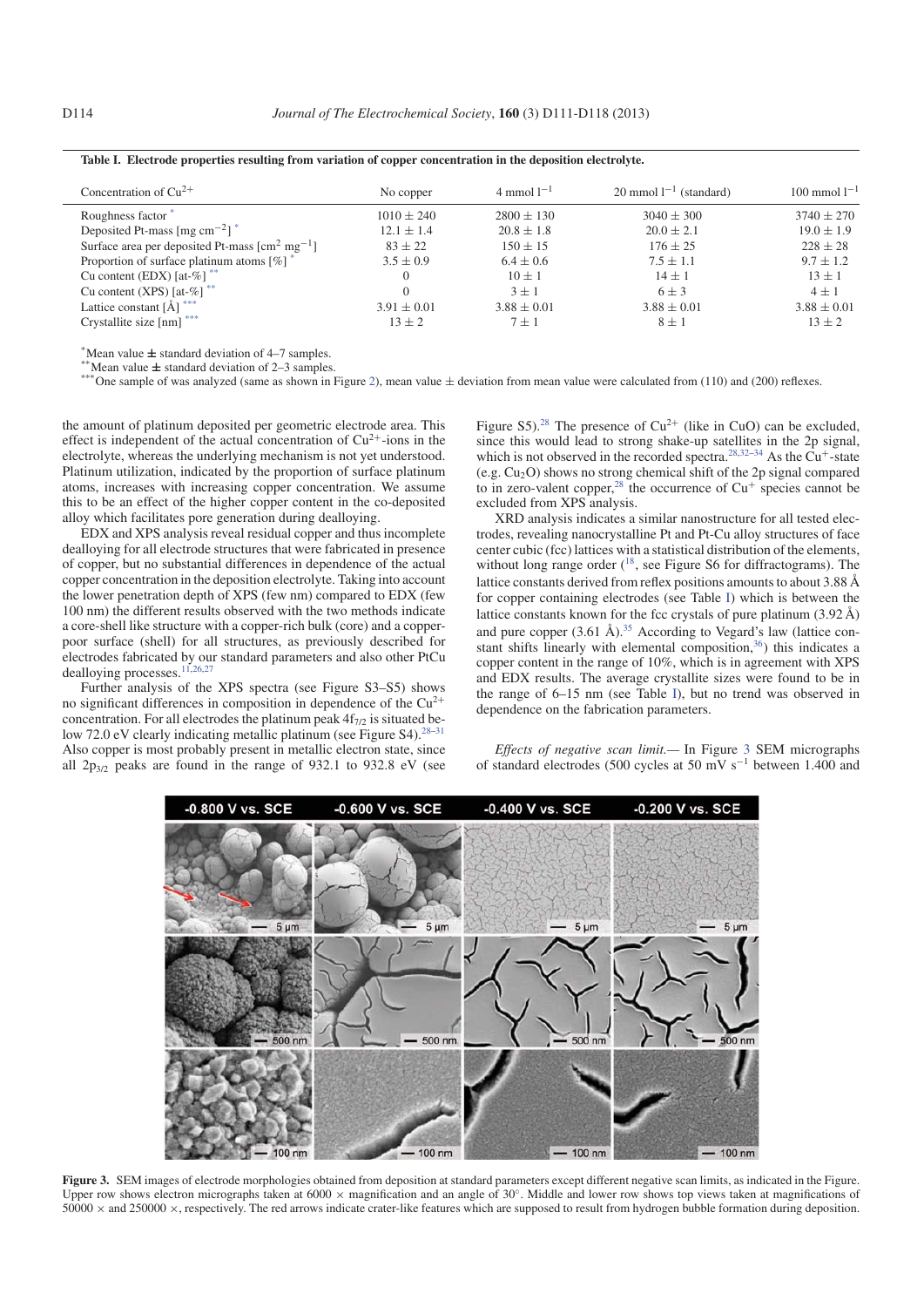| Table II. Electrode properties resulting from variation of negative scan limit.       |                 |                 |                       |                 |  |  |
|---------------------------------------------------------------------------------------|-----------------|-----------------|-----------------------|-----------------|--|--|
| Negative scan limit vs. SCE                                                           | $-0.200 V$      | $-0.400$ V      | $-0.600$ V (standard) | $-0.800$ V      |  |  |
| Roughness factor                                                                      | $1790 \pm 110$  | $2710 \pm 60$   | $3040 \pm 300$        | $3790 \pm 370$  |  |  |
| Deposited Pt-mass $\lceil \text{mg cm}^{-2} \rceil^*$                                 | $6.3 \pm 2.9$   | $14.5 \pm 0.6$  | $20.0 \pm 2.1$        | $23.0 \pm 2.9$  |  |  |
| Surface area per deposited Pt-mass $\lceil$ cm <sup>2</sup> mg <sup>-1</sup> $\rceil$ | $322 \pm 152$   | $214 \pm 11$    | $176 + 25$            | $186 \pm 30$    |  |  |
| Proportion of surface platinum atoms $\lceil \% \rceil^*$                             | $13.7 \pm 6.4$  | $9.1 \pm 0.5$   | $7.5 \pm 1.1$         | $7.9 \pm 1.3$   |  |  |
| Cu content (EDX) [at- $\%$ ] **                                                       | $12 \pm 2$      | $13 \pm 2$      | $14 \pm 1$            | $11 \pm 3$      |  |  |
| Cu content (XPS) [at- $\%$ ] **                                                       | $4 + 2$         | $5 + 2$         | $6 + 3$               | $4 + 1$         |  |  |
| Lattice constant [Å] ***                                                              | $3.90 \pm 0.01$ | $3.88 \pm 0.01$ | $3.88 \pm 0.01$       | $3.88 \pm 0.01$ |  |  |
| Crystallite size [nm] ***                                                             | $14 \pm 6$      | $8 \pm 1$       | $8 \pm 1$             | $15 \pm 7$      |  |  |

\*Mean value  $\pm$  standard deviation of 4–7 samples.<br>\*\*Mean value  $\pm$  standard deviation of 2–3 samples.<br>\*\*\*Only one sample of was analyzed (same as shown in Figure 3), mean value  $\pm$  deviation from mean value were calcu Standard sample (−0.6 V vs. SCE) was analyzed at four different positions, all other samples were measured at a single position.

 $-0.600$  V vs. SCE, 20 mmol l<sup>-1</sup> of each platinum and copper) are compared to electrodes fabricated with different negative scan limits between −0.800 V and −0.200 V vs. SCE. At low magnification, a transition from cauliflower-like surface texture to a flat surface with mud-crack pattern is observed for less negative values of the negative scan limit, similar as with increasing copper concentration (Figure 2). Furthermore, crater-like areas (see arrow-labels in Figure 3) are obtained when the negative scan limit is set to  $-0.8$  V vs. SCE. We assume that these features are caused by footprints of bubbles resulting from hydrogen generation. $37$  On the nanoscale, electrodes fabricated at −0.800 V show a different surface structure with sharp-edged individual particles of approximately 100 nm in diameter. For negative scan limits of  $-0.600$  V,  $-0.400$  V, and  $-0.200$  V less dendritic structures are obtained. Their nanoscale appearance is comparable to the electrodes fabricated with copper contents between 4 and 100 mmol  $l^{-1}$  CuSO<sub>4</sub> shown in Figure 2.

As a consequence of the extended deposition time per cycle, more platinum is deposited with increasingly negative values of the negative scan limit (see Table II). Consequently, also significantly increased roughness factors are obtained for increasingly negative scan limits. No significant effects of the negative scan limit are observed on the percentage of surface platinum atoms, residual copper content, crystallite size and lattice constants which were evaluated by EDX, XPS and XRD analysis. The differences in copper contents observed by EDX and XPS analysis again indicate a core-shell structure with a depletion of copper toward the surface.

*Effects of scan rate.—* In Figure 4 SEM micrographs of electrodes fabricated with standard parameters (1.400 to −0.600 V vs. SCE,  $20$  mmol l<sup>-1</sup> CuSO<sub>4</sub>) are compared to electrodes fabricated at different scan rates between 1 m $\overrightarrow{V}$  s<sup>-1</sup> and 250 mV s<sup>-1</sup>. To apply equal deposition times during the fabrication of all electrodes the number of deposition cycles was simultaneously increased as indicated in the headline of Figure 4.

Different to all other parameter sets, electrodes fabricated at 250 mV s<sup>-1</sup> (2500 deposition cycles) showed to be very fragile exhibiting macroscopic fractures of millimeter size and partial delamination (observed for five out of five samples). Delaminated regions were curved upwards, but still connected to the substrate and other regions of the deposit. This indicates high mechanical tension within



**Figure 4.** SEM images of electrode morphologies obtained from deposition at standard parameters except different scan rates, as indicated in the Figure. Upper row shows electron micrographs taken at 6000 × magnification and an angle of 30°. Middle and lower row shows top views taken at magnifications of 50000 × and  $250000 \times$ , respectively. The red arrows indicate crater-like features which are supposed to result from hydrogen bubble formation during deposition.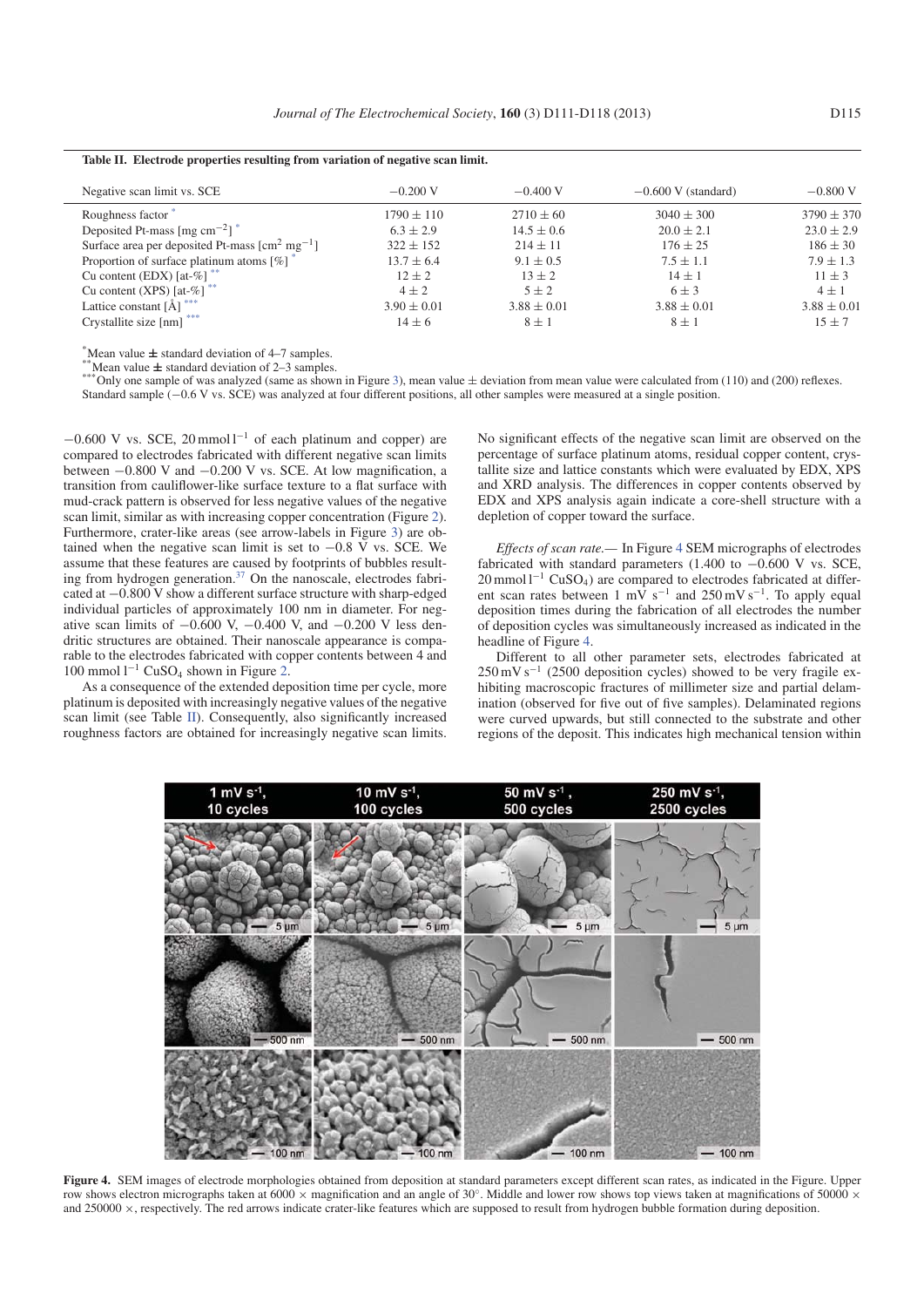| Scan rate and adapted<br>number of deposition cycles                           | $1 \text{ mV s}^{-1}$ .<br>10 cycles | $10 \text{ mV s}^{-1}$ .<br>100 cycles | $50 \text{ mV s}^{-1}$ .<br>500 cycles (standard) | $250 \text{ mV s}^{-1}$ .<br>$2500$ cycles $+$ |
|--------------------------------------------------------------------------------|--------------------------------------|----------------------------------------|---------------------------------------------------|------------------------------------------------|
| Roughness factor                                                               | $3930 \pm 370$                       | $3490 \pm 460$                         | $3040 \pm 300$                                    | $(3700 \pm 800)^{+}$                           |
| Deposited Pt-mass $\lceil \text{mg cm}^{-2} \rceil^*$                          | $15.3 \pm 3.0$                       | $14.5 \pm 2.2$                         | $20.0 \pm 2.1$                                    | $(12.3 \pm 11.4)$ <sup>+</sup>                 |
| Surface area per deposited Pt-mass $\lceil$ cm <sup>2</sup> mg <sup>-1</sup> ] | $324 \pm 70$                         | $277 \pm 58$                           | $176 + 25$                                        | $(335 \pm 320)^+$                              |
| Proportion of surface platinum atoms $\lceil \% \rceil^*$                      | $13.7 \pm 3.0$                       | $11.8 \pm 2.5$                         | $7.5 \pm 1.1$                                     | $(14.2 \pm 13.6)$ <sup>+</sup>                 |
| Cu content (EDX) [at- $\%$ ] **                                                | $21 \pm 1$                           | $13 \pm 3$                             | $14 + 1$                                          | $10 \pm 3$                                     |
| Cu content (XPS) [at- $\%$ ] $\%$                                              | $9 + 1$                              | $5 + 1$                                | $6 + 3$                                           | $6 + 1$                                        |
| Lattice constant [Å] ***                                                       | $3.85 \pm 0.01$                      | $3.88 \pm 0.01$                        | $3.88 \pm 0.01$                                   | $3.89 \pm 0.01$                                |
| Crystallite size [nm] ***                                                      | $6\pm 2$                             | $12 \pm 3$                             | $8 \pm 1$                                         | $11 \pm 1$                                     |

# **Table III. Electrode properties resulting from variation of scan rate.**

\*Mean value  $\pm$  standard deviation of 4–7 samples.<br>\*\*Mean value  $\pm$  standard deviation of 2–3 samples.<br>\*\*Mean value  $\pm$  standard deviation of 2–3 samples.<br>\*\*\*Only one sample of was analyzed (same as shown in Figure 4),

+No stable electrode structures were obtained for this parameter. In particular the high surface area is supposed to result from partial detachment or bending

of parts of the deposited structure.

the deposit and not adhesion problems as origin of this delamination. To nevertheless generate EDX, XPS, and SEM data for comparison with other parameter sets, we performed corresponding experiments on non-detached parts of the electrodes. However, their deposited platinum mass and specific surface area cannot be compared to the other parameter sets since these results are governed by the extent of fractures and layer delamination.

An increase in scan rate leads to a similar transition in surface texture from a cauliflower-like structure to a flat surface with mudcrack pattern as already observed for increasing copper content and decreasingly negative scan limits. Electrodes fabricated at 1 mV s−<sup>1</sup> and 10 mV s−<sup>1</sup> also show the crater-like features (see arrow-labels in Figure 4), which have already been observed for electrodes fabricated with a negative scan limit of  $-0.800$  V vs. SCE (see Figure 3) and are attributed to the formation of hydrogen bubbles. On the nanoscale, the surface of the cauliflower-like spheres fabricated at the slow scan rate of 1 mV s−<sup>1</sup> exhibits individual sharp-edged particles approximately 50 nm in diameter. At a scan rate of 10 mV s<sup>-1</sup> these particles are approximately 100 nm in diameter and exhibit less sharp dendritic features.

Considering the roughness factors of the electrodes fabricated at scan rates of  $1 \text{ mV s}^{-1}$ ,  $10 \text{ mV s}^{-1}$  and  $50 \text{ mV s}^{-1}$  a trend toward increasing specific surface is obtained for decreasing scan rates (see Table III). The longer deposition times per cycle which result from application of slower scan rates result in an enhanced precursor depletion enforcing a more dendritic structure growth compared to faster scan rates. Faster scan rates more often enable concentration relaxation during the non-deposition periods ( $E > 0.5$  V vs. SCE) after comparably shorter deposition times ( $E < 0.5$  V vs. SCE) and thus lead to a lower extent of precursor depletion during the deposition process (also see the discussion section). This increase in specific surface at lower scan rate is achieved at approximately the same deposited platinum mass. Consequently, a slightly higher surface percentage of platinum atoms is observed for electrodes fabricated at  $1 \text{ mV s}^{-1}$  and  $10 \text{ mV s}^{-1}$  compared to those fabricated at 50 mV s<sup>-1</sup>.

EDX results show a tendency toward lower copper content in the bulk at faster scan rates (see Table III). This trend is also supported by the lattice constant calculated from XRD analysis, which are closer to that of pure platinum (3.92 Å) for faster scan rate.<sup>35</sup> This is assumed to be an effect of pure platinum deposition occurring in the potential range of  $0.2 < E < 0.5$  V vs. SCE in the anodic and cathodic scan consequent to the different redox-potentials of platinum and copper. At faster scan rates this coverage with platinum occurs more often but at a lower thickness compared to at slower scan rates. This leads to a better accessibility of the residual copper and thus to a facilitated dissolution of copper compared to at slower scan rates. Different to the bulk copper content analyzed by EDX, the surface-near copper content evaluated by XPS shows no significant changes in dependence of the scan rate. Most probably the residual surface-near copper content of 4–6% which is typically observed for all tested samples corresponds to the physical limit of copper dissolution under the applied dealloying conditions (during fabrication and electrode characterization).<sup>26,3</sup>

#### **Results and Discussion: Control of surface morphology**

*Parameter dependent effects on surface texture.—* Deposition conditions requiring high mass transport rates and thus enforcing precursor depletion (more negative scan limit, slower scan rate and lower  $Cu<sup>2+</sup>$  concentration) lead to cauliflower-like structures and sharp features on the nanoscale. The cauliflower-like morphology can be explained to be a consequence of interparticle diffusion coupling (IDC):39 During deposition, precursor concentration is depleted in vicinity of each nucleation spot (depletion region). Overlapping depletion regions of neighboring particles lead to a decelerated growth of the corresponding particles compared to neighbor-free growth. Therefore increasingly broad size distributions result from IDC at high deposition rates or low precursor concentrations and finally agglomeration of neighboring particles result in the observed sphere-dominated structures. Different to this the comparably smooth top surface of the mud-crack patterns are obtained at lower deposition rates.

*Parameter dependent effects on specific surface area.—* Increasing specific surface area is obtained with increasing copper concentrations, more negative scan limit and slower scan rates. For increasing copper concentrations we attribute the increase in specific surface to an increasing copper content in the co-deposited alloy which enables a more effective dealloying process (also see percentage of surface platinum atoms in Table I). The application of increasingly negative scan limits corresponds to an expansion of the deposition time per deposition cycle. Hence, the increasing specific surface at increasingly negative scan limits is an effect of higher mass of platinum that is deposited during the extended deposition time (compare Table II). In case of scan rate variation we attribute the increase in specific surface observed for slower deposition times to precursor depletion during deposition due to the longer deposition times per cycle. During fast scans short deposition times are alternated with periods during which no deposition proceeds and thus concentration relaxation is obtained throughout major parts of the electrode surface. In contrast, the comparably long deposition periods (per cycle) at slow scan rates result in high precursor depletion and thus deposition occurs predominantly at the outer regions of the electrode, leading to the more dendritic structure<sup>1,40</sup> compared to with fast scan speeds.

*Relationship between surface texture and specific surface.—* No general correlation can be obtained when comparing specific surface area and surface texture (cauliflower-like or mud-crack pattern). With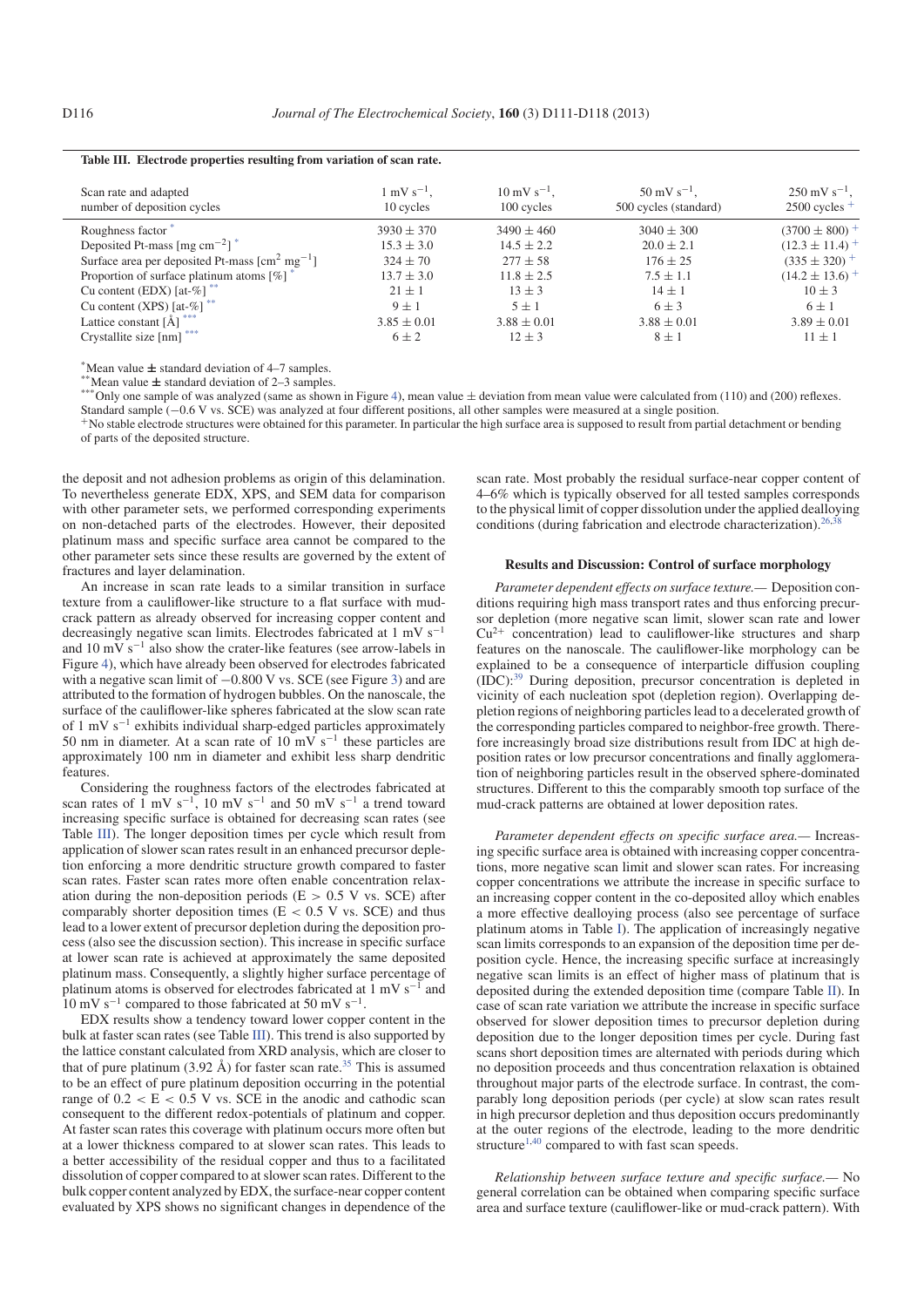increasingly negative scan limits and slower scan rates a larger specific surface area is obtained and the electrode morphology changes from an almost flat mud-crack pattern to the cauliflower-like structure. In contrast, an increase in  $Cu^{2+}$  concentration results in higher specific surface area and a transition from cauliflower-like structure to flat mud-crack pattern. Thus, high surface areas can be achieved at either high or low accessibility (controlled by surface texture). Both combinations are relevant for application: On the one hand, a high surface area at low accessibility would for instance be beneficial for the sensitivity of non-enzymatic glucose sensors operated in presence of interfering substances.<sup>6–8</sup> On the other hand, neuronal recording electrodes require a high surface and high mass transport (accessibility) for efficient signal transfer. $9,10$ 

*Parameter dependent effects on structure composition.—* Nanostructure analysis by XRD showed no significant differences in dependence of the fabrication parameters, except for the copper content. For all electrodes, nanocrystalline structures of the fcc type were observed from XRD analysis (see Figures S5). Additional superstructure reflection peaks indicating long range order or intermetallic phase formation as reported for the compositions CuPt<sub>7</sub> (12.5 at–% Cu,<sup>35</sup>) or CuPt<sub>3</sub> (25.0 at–% Cu,<sup>41</sup>) could not be observed. Thus the nanocrystals are made from mixed crystals with statistical distribution of platinum and copper. The average sizes of the crystallites within the different electrode structures were found to be in the range of 5 to 20 nm.

From EDX analysis the copper content in the bulk was shown to range from 10 to 21%, whereas XPS analysis revealed a significantly lower copper content near the surface of typically 4–6%. Such a core-shell composition of the electrode structures with a copper-rich core (bulk) and a copper-poor shell (surface) was observed for all tested electrodes. Therefore the existence of a core-shell structure can be regarded as a general property of electrodes fabricated by cyclic electrodeposition of PtCu alloy.<sup>11</sup>

Furthermore, EDX analysis indicates a trend toward decreasing residual copper with increasing scan rates. This observation is attributed to elongated periods during which only platinum is deposited und thus residual copper is embedded in the bulk.<sup>11</sup> This trend was attributed to different thicknesses of platinum coverage resulting from the different platinum deposition periods ( $0.2 < E < 0.5$  V vs. SCE) per cycle when the scan rate is varied. In contrast, variations in negative scan limit and  $Cu^{2+}$  concentration showed no significant influences on the elemental composition. No influence was expected by variation of the negative scan limit, since this variation does not substantially influence the alloy composition, dealloying process or platinum coverage. Increasing  $Cu^{2+}$ -concentrations of course lead to a higher copper content in the alloy, but also a higher copper contents facilitate dealloying. $38,42,43$  Therefore it is not astonishing, that no significant differences in the residual copper content were observed in dependence of the  $Cu^{2+}$ -concentration.

From XPS analysis a surface-near copper content of typically 4–6% is observed independent of the actual fabrication parameters. This indicates that the surface-near composition is related to a physical limit for copper dissolution under the chosen conditions for dealloying (here: CV scans for electrode cleaning, 10 cycles, 1.400 to  $-0.400$  mV vs. SCE, 50 mV s<sup>-1</sup>, 0.5 mol l<sup>-1</sup> H<sub>2</sub>SO<sub>4</sub>). Such an incomplete dissolution of the less noble metal component during dealloying is also known from other dealloying experiments.25,26,43,44 Retention of the less precious metal component is attributed to passivation of the atomic surface rearrangement during dealloying which can either be caused by a stable alloy formation, oxide layer, or surface-near depletion of the less precious component.<sup>43,4</sup>

The analysis of electronic states by XPS revealed platinum and most probably also copper to be present in zero-valent, metallic state. In case of copper, also a coexistence of  $Cu<sub>2</sub>O$  is possible, since  $Cu<sup>+</sup>$ leads to the same binding energy of the  $2p_{3/2}$  state as  $Cu^{0}$  and thus cannot be distinguished from the metallic state from XPS spectra. Different to this, the presence of CuO can be excluded, since this would lead to a shift in binding energy and to shake-up satellites in

the 2p signal which is not observed in any of the XPS spectra. This is supported by XRD analysis which neither showed  $Cu<sub>2</sub>O$  nor CuO.

# **Conclusion**

In conclusion, we demonstrated that cyclic electrodeposition of PtCu alloys is a versatile method for the fabrication of porous platinum structures not only with high specific surface area, but also with different surface textures ranging from cauliflower-like to almost flat mud-crack pattern structures. In this context, all investigated parameters - copper concentration, negative scan limit, and scan rate - have a significant effect on surface texture and specific surface area.

At deposition conditions at which strong precursor depletion occurs (low  $Cu^{2+}$  concentration, increasingly negative scan limit, slow scan rate), cauliflower-like surface textures are obtained. In principle, such structures possess a higher accessibility and thus higher mass transport rates compared to the mud-crack pattern morphologies. Therefore electrodes with cauliflower-like patterns are for instance beneficial for the use as stimulation electrodes.<sup>9,10</sup> Different to this, higher concentration of  $Cu^{2+}$ , less negative scan limits and higher scan rates lead to smoother surface textures (mud-crack pattern). Despite of the smooth surface texture, roughness factors of 1790 to 3740 were obtained for electrodes with mud crack patterns. Such electrodes, featuring a specific surface at low mass transport accessibility are good candidates for non-enzymatic glucose sensor or glucose fuel cell electrodes operated in presence of interfering substances. $6-8$ 

At high concentrations of Cu<sup>2+</sup> (100 mmol l<sup>-1</sup>), more negative scan limits ( $-0.800$  V vs. SCE) and slow scan rates (1 mV s<sup>-1</sup>) roughness factors of 3740  $\pm$  270, 3790  $\pm$  370 and 3930  $\pm$  370 were observed. Thus, these parameter changes enable an enlargement in specific surface area of approximately 30% compared to electrode fabrication with standard parameters (roughness factor 3040  $\pm$  300).<sup>11</sup> Since high amounts of platinum (10–20 mg per  $\text{cm}^2$  electrode footprint) are required to achieve these high roughness factors this fabrication method is not well suited to large scale applications. Nevertheless, this process is of high relevance to special applications such as neurostimulation, implantable fuel cells, and non-enzymatic electrochemical sensors. Such systems benefit from highly rough electrodes that can be precisely fabricated by a facile electrodeposition process, and compared to the overall functionality of these devices material costs are less relevant.

None of the investigated parameters enabled the complete removal of copper from the electrode structures, since copper gets buried during periods in which only platinum is deposited on top of the co-deposit.<sup>11</sup> However, our results suggest that the exposed surface of the electrodes is platinum rich (>90% platinum content). Furthermore, cyclic voltammetry experiments revealed stable electrode surfaces, in particular no oxidation peaks attributable to copper dissolution appeared. Nevertheless, for biomedical application of the presented electrodes (e.g. neuroprostheses or implantable glucose fuel cells) dedicated biocompatibility and copper-leaching studies will be required.

#### **Acknowledgments**

This study was supported by the German Research Association DFG (GR 1322).

*Associated content – supplementary material.—* Five additional figures are online providing further figures analyzing the deposition process in dependence of different copper concentrations (Figure S1 and S2) and the data of XPS (Figure S3-S5) and XRD analysis (Figure S6).

#### **References**

- 1. A. Kloke, F. von Stetten, R. Zengerle, and S. Kerzenmacher, *Adv. Mater.*, **23**, 4976
- (2011). 2. A. C. Chen and P. Holt-Hindle, *Chem. Rev.*, **110**, 3767 (2010).